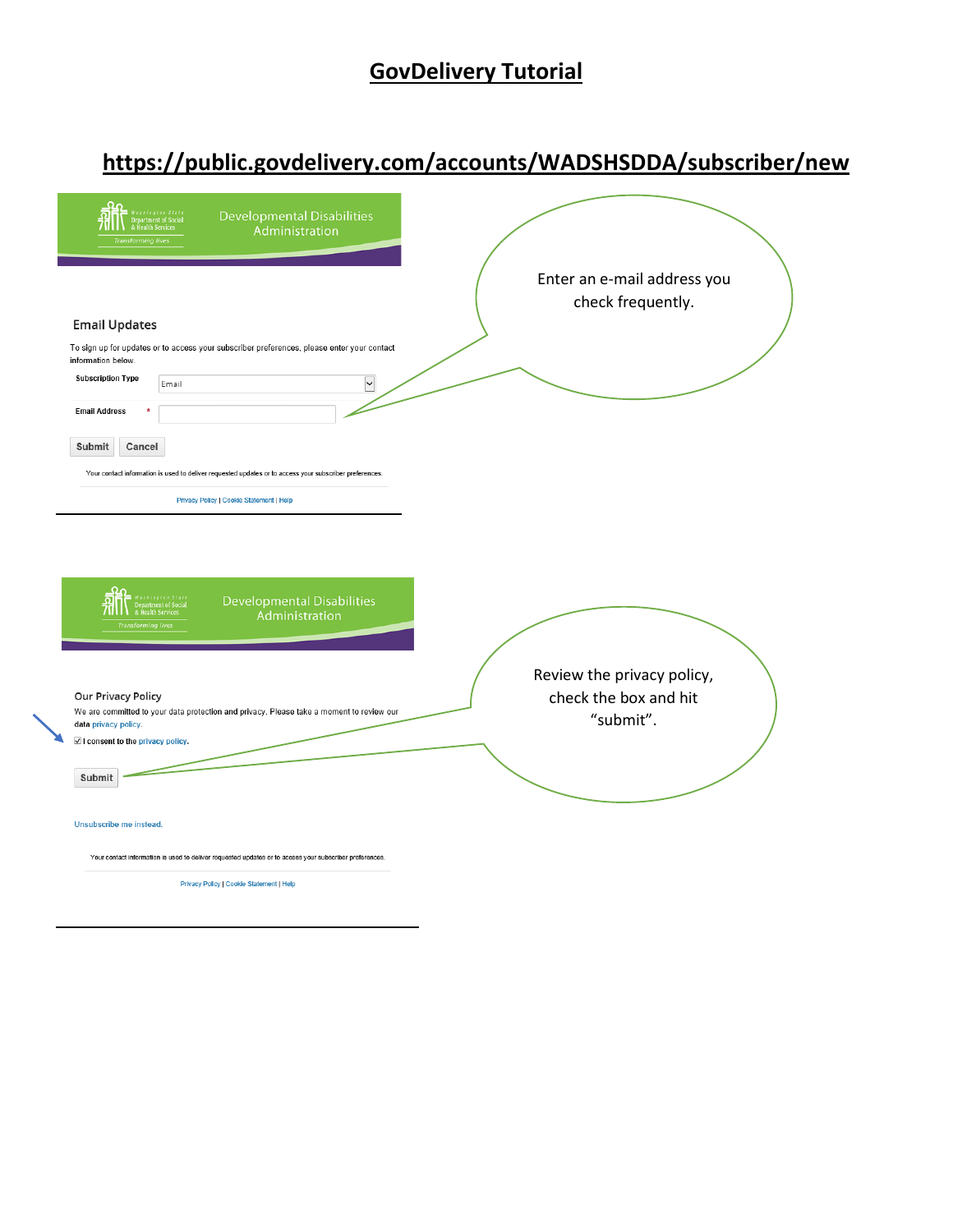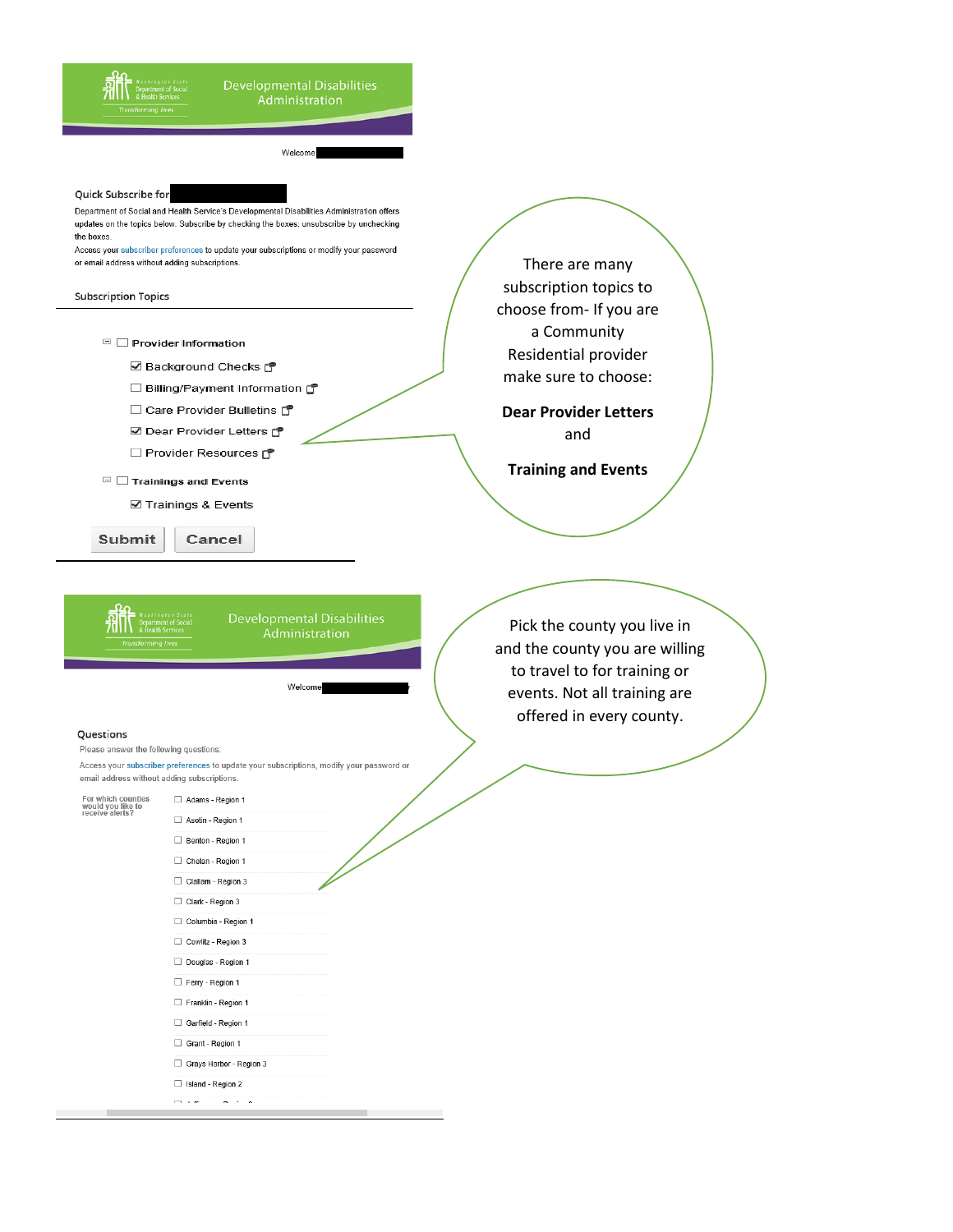

- Adult Family Homes
- □ Alternative Living
- Child Foster Care Child Group Care
- 
- □ Community Crisis Stabilization Services

□ Community Protection Residential Providers

□ Community Intermediate Care Facility for Individuals with Intellectual Disabilities

Companion Homes

 $\Box$  Counties and County contracted providers

- Group Homes
- Group Training Homes

 $\Box$  Hospitals

- Individual Providers
- □ Licensed Staffed Residential Programs
- **Developmental Disabilities** Welcome Questions updated You may also be interested in information from these organizations. Subscribe by checking the boxes; unsubscribe by unchecking the boxes. By clicking "Submit", you are sending your email address to these partners. Access your subscriber preferences to update your subscriptions or modify your password or email address without adding subscriptions. **Local Recommendations View Local Recom** Suggested content based on your location

## Featured Government Updates



**Featured Government Updates** 

□ Latest science and technology news

 $\Box$  Free Online Training from GovLoop

Public Health Updates from Government ?

 $\square$  Join America 250 in honoring those who have served our country and sacrificed to protect our freedoms. Sign up to join our Photo Celebration.

GovDelivery is for all provider types. Select your provider type.

You may hold more than one contract with DDA and this screen allows you to pick more than one provider type. Select all that apply.

Make sure to hit "Submit" and keep going. You are not done yet.

> Next you will be given the option to subscribe to other agency information. You will be able to subscribe to Washington Health Benefit Exchange, Washington State Health Care Authority, Washington Office of the Governor and many other organizations.

You do not have to subscribe, but you do have to hit "Submit" on the bottom and keep going!